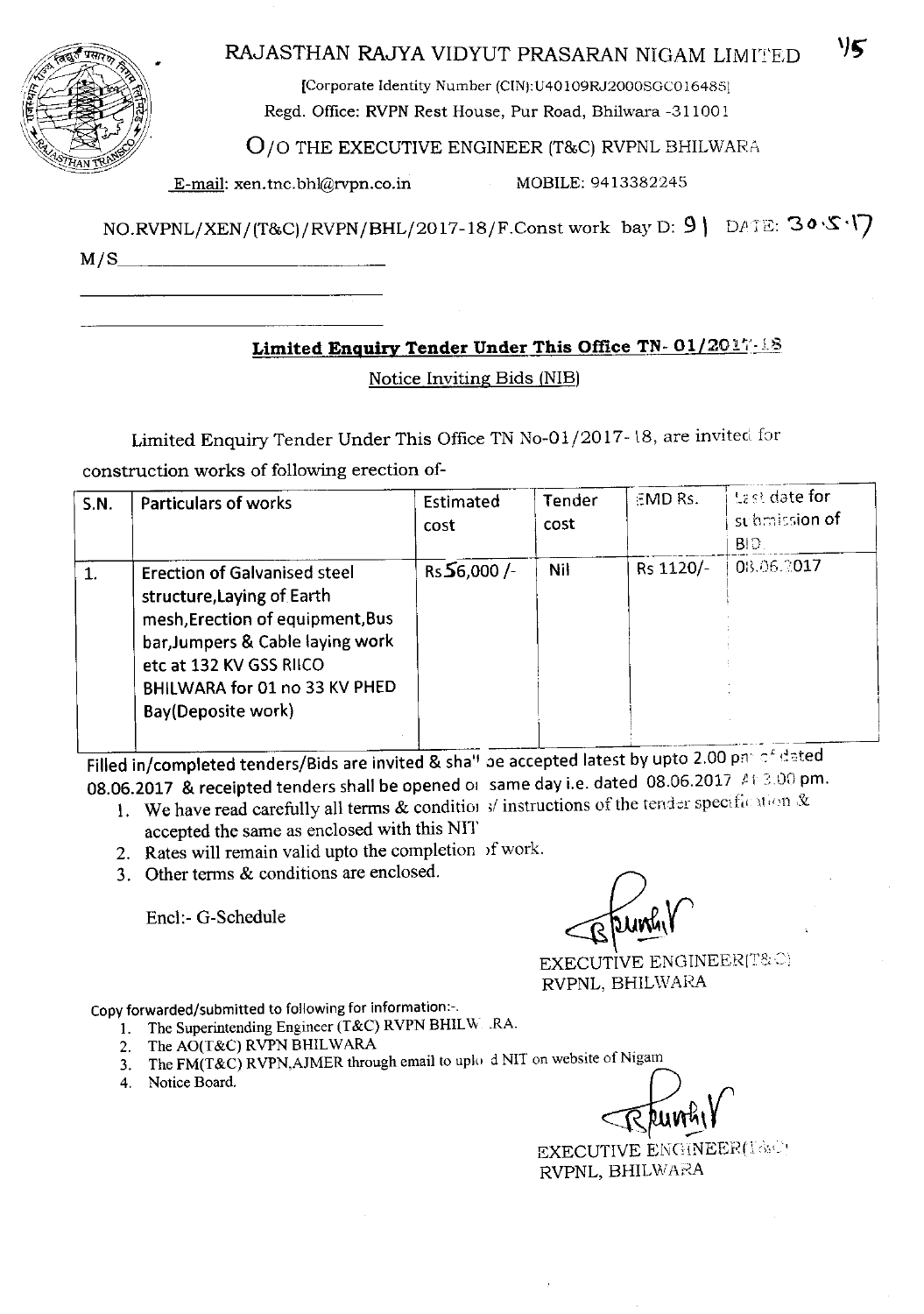# 'G' Schedule of Const. of 01 No. 33 KV Bay at " 32 KV GSS R!ICO Bhilwara for M/s PHED(Deposit Work) =

#### Name of Office: AEN- I (T&C) RVPN BHILWARA

•

•

Name of Work: Erection of Galvanized steel structure,Laying of earthmesh.Erection of equipment.Bus Bar, Jumpers & Cable laying work etc, at 132 KV GSS RIICO Bhilwara for 01 No. 33 KV Bay for Mis PHED

Reference : BSR AS ON 01.04.2017 VIDE RVPN/SE(Contracts-II)/XEN-4/F./D.45 JAIPUR Dated 21.04.17

|                | ltern.         |                                                                                                                                                                     |               |                  |                   |           |
|----------------|----------------|---------------------------------------------------------------------------------------------------------------------------------------------------------------------|---------------|------------------|-------------------|-----------|
|                | $ S. $ no. of  |                                                                                                                                                                     |               |                  |                   | AMOUNT in |
|                | N. BSR         | <b>PARTICULARS OF WORK</b>                                                                                                                                          | <b>UNIT</b>   | QTY.<br>5        | <b>RATE</b><br>6. | Rs.       |
| 1              | 2              | 3                                                                                                                                                                   | 4             |                  |                   |           |
|                |                | <b>EARTH MESH WORK</b><br>Laying earth mesh with 25mm./ 28mm dia M.S. rod at a depth of 0.80 metre from                                                             |               |                  |                   |           |
|                | A-1            | top level of foundations, including excavation of trench of requiled depth and                                                                                      |               |                  |                   |           |
|                |                | backfilling of the same, transportation of M.S. Rod from site store to                                                                                              |               |                  |                   |           |
|                |                | location, welding of M.S. Rod to M.S. Rod along the length, at crossings and with                                                                                   |               |                  |                   |           |
|                |                | earth electrodes as per drawing, application of bitumen impregnated tape on all                                                                                     |               |                  |                   |           |
|                |                | welded joints, for the type of soil prevalent at 0.80 metre below top level of                                                                                      |               |                  |                   |           |
|                |                | foundations (M.S. Rod of above sizes & M.S. Flat as required shall be made                                                                                          |               |                  |                   |           |
|                |                | available by RVPN)                                                                                                                                                  |               |                  |                   |           |
|                |                | (a) In case electricity is made available by RVPN without charges                                                                                                   |               |                  |                   |           |
|                |                | i) Normal dry soil                                                                                                                                                  | Metres        | 100              | 23                | 2300      |
|                |                | ii) Hard soil / Murram / Black cotton soil                                                                                                                          | <b>Metres</b> | 100 <sub>1</sub> | 24                | 2400      |
|                | $B-1$          | Laying of earthing risers of 50x6 mm /50x10/ 50x12 mm size M.S. Flat at a depth                                                                                     |               |                  |                   |           |
|                |                | of 0.80 metre from top level of foundation, including excavation of trench of                                                                                       |               |                  |                   |           |
|                |                | required depth and back filling of the same, transportation of M.S. Flat from site                                                                                  |               |                  |                   |           |
|                |                | store to lacations, preparation of risers, bending as per requilement (lafter                                                                                       |               |                  |                   |           |
|                |                | heating if neccessary). fixing on and welding / bolting / to equip test / structure                                                                                 |               |                  |                   |           |
|                |                | and peaks of structures laying in the trench weiding to the earth mesh of M.S.                                                                                      |               |                  |                   |           |
|                |                | Red as per drawing, including welding of extra length of M.S. Flat if required.                                                                                     |               |                  |                   |           |
|                |                | application of bitumen compound and covering with bitumen impregnated tape on                                                                                       |               |                  |                   |           |
|                |                | all welded joints, painting of all surfaces of risers above ground level with red                                                                                   |               |                  |                   |           |
|                |                | oxide and green paint for the type of soil prevalent at 0.80 metre tiefow top level                                                                                 |               |                  |                   |           |
|                |                | of foundations (M.S. Rod of above sizes & M.S. Flat as required shall be made                                                                                       |               |                  |                   |           |
|                |                | available by RVPN )                                                                                                                                                 |               |                  |                   |           |
|                |                | (a) In case electricity is made available by RVPN without charges                                                                                                   |               | 100 <sub>1</sub> | $\overline{27}$   | 2700      |
| 3              |                | ) Normal dry soil                                                                                                                                                   | Metres        | 100 <sup>°</sup> | 28                | 2800      |
| $\overline{4}$ |                | 1) Hard soil / Murram / Black cotton soil                                                                                                                           | Metres        |                  |                   |           |
|                | $C-1$          | Placing / Driving of earth electrode of 25 / 28mm dia. M.S. Roc. of length 3.30                                                                                     |               |                  |                   |           |
|                |                | meters (approx) to a depth of 3.80 meters from the top level of foundations,                                                                                        |               |                  |                   |           |
|                |                | including excavation of pit as required and back filling of the same transportation]                                                                                |               |                  |                   |           |
|                |                | of M.S. Rod from site store to lacations cutting of M.S. Rod to lesired length                                                                                      |               |                  |                   |           |
|                |                | preparation of one end as spike if necessary, weiding of ea th electrocle to earth                                                                                  |               |                  |                   |           |
|                |                | miesh of M.S. Rod as per drawing application of bitumen compound and covering<br>with Intumen impregnated tape on all welded joints, for the lype of soil prevalent |               |                  |                   |           |
|                |                | at 3.80 metres below top level of foundation (M.S. Rod of above sites & M.S.Fiat                                                                                    |               |                  |                   |           |
|                |                | as required shall be made available by RVPN)                                                                                                                        |               |                  |                   |           |
|                |                |                                                                                                                                                                     |               |                  |                   |           |
|                |                | (a) In case electricity is made available by RVPN without charges                                                                                                   | Nos.          | 5                | $\overline{5}32$  | 2660      |
| $\overline{5}$ |                | ii) Soft rock                                                                                                                                                       |               |                  |                   |           |
|                | $\overline{2}$ | ERECTION OF SUB-STATION STEEL STRUCTURES columns, beams, lighting                                                                                                   |               |                  |                   |           |
|                |                | $ \mathsf{m}\mathsf{e}\mathsf{s} $ and equipment structures (lexcluding Circuit Breakers and Capacitor Banks                                                        |               |                  |                   |           |
|                |                | ) of all types including transportation of structure member nuts S bolls, Washers,                                                                                  |               |                  |                   |           |
|                |                | etc. fiem site store to locations, their assembly, placing on foundation, fixing of                                                                                 |               |                  |                   |           |
|                |                | template, vith foundation bolts as required levelling and preparing to grouting as                                                                                  |               |                  |                   |           |
|                |                | required , but excluding grouting, erection arter grouting and tighrening &                                                                                         |               |                  |                   |           |
|                |                | punching of nuts & bolts (Maximum height of structures up to 20 milters)                                                                                            | ¦M ⊺          | 4                | 2311              | 9284      |
|                | 6              | C/F                                                                                                                                                                 |               |                  |                   | 22144     |
|                |                |                                                                                                                                                                     |               |                  |                   |           |

l'orient la Eduware

/~ Assistant-Engineer-l (T&C) RVPNL. BHlLWARA  $P_{\text{F}}$   $P_{\text{F}}$   $P_{\text{F}}$   $P_{\text{F}}$   $P_{\text{F}}$   $P_{\text{F}}$   $P_{\text{F}}$   $P_{\text{F}}$   $P_{\text{F}}$   $P_{\text{F}}$   $P_{\text{F}}$   $P_{\text{F}}$   $P_{\text{F}}$   $P_{\text{F}}$   $P_{\text{F}}$   $P_{\text{F}}$   $P_{\text{F}}$   $P_{\text{F}}$   $P_{\text{F}}$   $P_{\text{F}}$   $P_{\text{F}}$   $P_{\text{F}}$ 



っと

*C;:-* i' <sup>l</sup> f: J;..; *'J* 'Ja,~,: :p :;; ,-'r'\_; E::d;' at 132KV CSS R!: Lt·.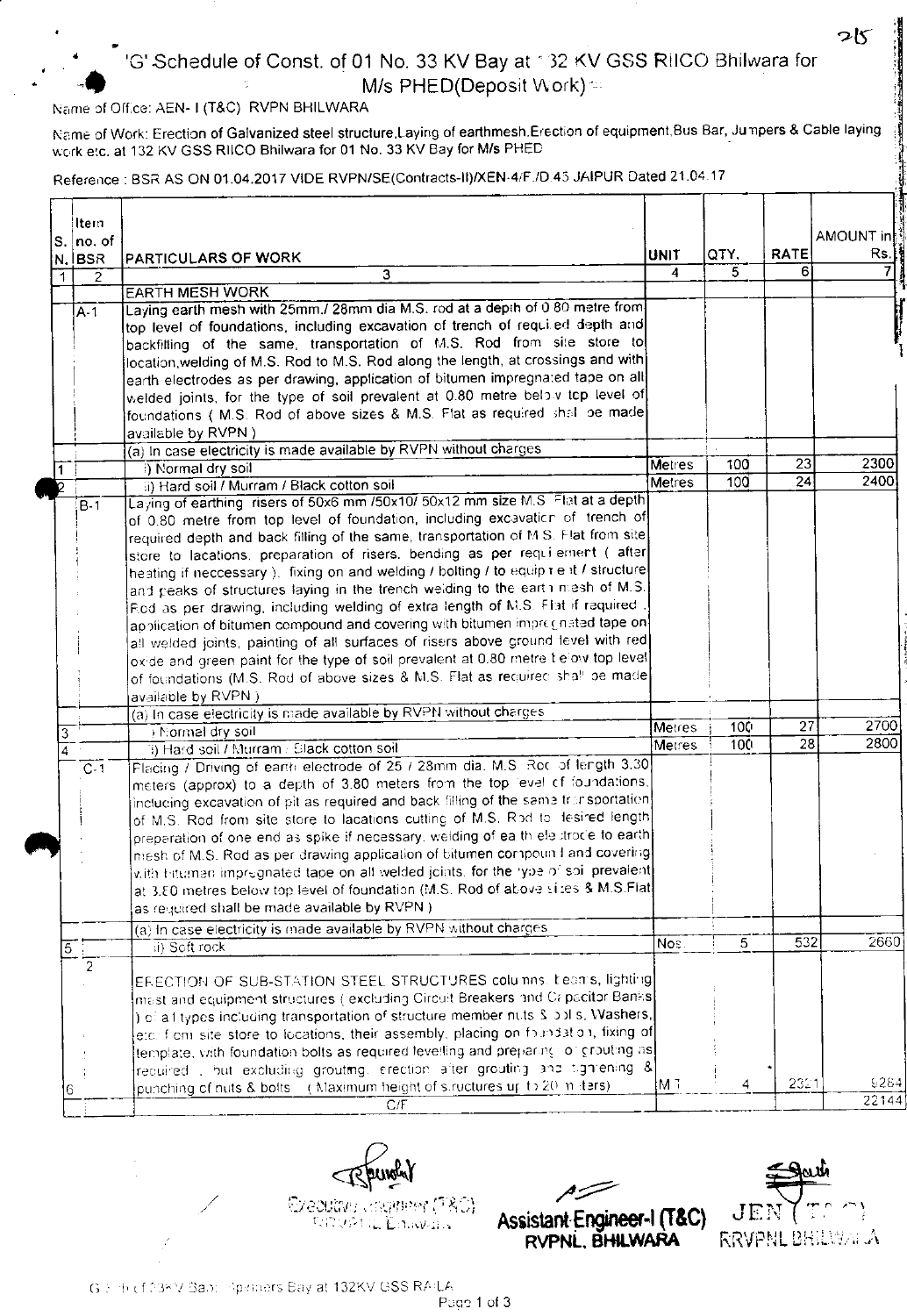|                   |                                                                                                                                                                       |         |   |      | ر ر   |
|-------------------|-----------------------------------------------------------------------------------------------------------------------------------------------------------------------|---------|---|------|-------|
|                   | B/F                                                                                                                                                                   |         |   |      | 22144 |
| $\overline{3}$    | <b>BUS-BAR WORK</b>                                                                                                                                                   |         |   |      |       |
|                   | STRINGING of 220 KV, 132 KV, 33 KV & 11 KV Bus Bar of ACSR condutor,                                                                                                  |         |   |      |       |
|                   | including transportation of conductor, disc insulators and tension naroware from                                                                                      |         |   |      |       |
|                   | site stores to location, laying and cutting required length of concuctor. Cleaning                                                                                    |         |   |      |       |
|                   | and assembly of disc insulators as required along with fitting of bolted type or                                                                                      |         |   |      |       |
|                   | compression type tension hardware as made available ( compression machine                                                                                             |         |   |      |       |
|                   | shall be provided by RVPN on rent free basis). Making up at one end, stringing                                                                                        |         |   |      |       |
|                   | of conductors between the beams with specified sag and tension, also equalizing                                                                                       |         |   |      |       |
|                   | sag and fitting spacers and spacers T-clamps for twin conductor, for three                                                                                            |         |   |      |       |
|                   | phases of conductors in each bus-section.                                                                                                                             |         |   |      |       |
| 17                | i) Single ACSR Panther                                                                                                                                                | section | 1 | 1165 | 1165  |
| B                 | JUMPERS OF ACSR conductor (3 nos. Y- type) between bus to equipment or                                                                                                |         |   |      |       |
|                   | between equipment to equipment or between bus to bus, including trar sportation                                                                                       |         |   |      |       |
|                   | of conductor disc insulators and hardware from site stores to localions, cleaning                                                                                     |         |   |      |       |
|                   | and assembly of disc insulators as required along with fitting of suspension                                                                                          |         |   |      |       |
|                   | hardware and erection as required, cutting required length of concuctor, making                                                                                       |         |   |      |       |
|                   | connections, fixing of spacers & spacer T- clamps as required, lightining of                                                                                          |         |   |      |       |
|                   | clamps/ connectors, dressing, etc., for three phases.                                                                                                                 |         |   |      |       |
| $\overline{8}$    | () Single ACSR Zebra/ panther conductor                                                                                                                               | Set     | 8 | 333  | 2664  |
| 4                 | STRINGING of Earth wire (size 7/ 3.15mm or 7/ 4.00mm), including                                                                                                      |         |   |      |       |
|                   | transportation of earthwire, tension hardwares, etc., from site store to                                                                                              |         |   |      |       |
|                   | locations, laying and cutting reulred length of earthwire fitting of polited type or                                                                                  |         |   |      |       |
|                   | compression type hardware as made available (compression machine shall be                                                                                             |         |   |      |       |
|                   | provided by RVPN on rent free basis) making up at one end, singing of                                                                                                 |         |   |      |       |
|                   | earth vire between structure peaks with specified sag and tension lumbering and                                                                                       |         |   |      |       |
| I9                | connecting earth bonds. For single earntwire.                                                                                                                         | lEach.  | 3 | 292  | 876   |
| $\overline{5}$    | ERECTION OF SUB-STATION EQUIPMENTS                                                                                                                                    |         |   |      |       |
| $\overline{B}$    | Erection of Current Transformer /Potential Transformer / Capacitive voltage                                                                                           |         |   |      |       |
|                   | Transformer/ Series Reactor / Residual Voltage Transformer / Neutral Current                                                                                          |         |   |      |       |
|                   | Transformer with clamps & connectors on already erected steel structure                                                                                               |         |   |      |       |
|                   | inclucing transportation from site store to locations. Fabrication of base frame,<br>fixing of terminal connectors, tightening of nuts & bolts etc., cor plete in all |         |   |      |       |
|                   | respects.                                                                                                                                                             |         |   |      |       |
| 7C <sub>i</sub>   | (iii 33 KV CT/PT                                                                                                                                                      | Nos.    | 3 | 532  | 1596  |
| C.                | Erection of lightening Arrestor on already erected stee structure including                                                                                           |         |   |      |       |
|                   | transportation of lightening arrestor , clamps & connectors surge counter e.c.                                                                                        |         |   |      |       |
|                   | from site store to locations, fabrication of base frame, fixing of terminal                                                                                           |         |   |      |       |
|                   | connectors, surge counter, tightening of nuts & bolts etc., complete in all                                                                                           |         |   |      |       |
|                   | respects.                                                                                                                                                             |         |   |      |       |
| $\overline{11}$   | iii) 33 KV                                                                                                                                                            | Nos.    | 3 | 317  | 951   |
| Ð                 | Enection of Isolators on already erected steel structure incluiting transportation of                                                                                 |         |   |      |       |
|                   | base frame P. I. "s. contacts. Mechanism box, clamps & connectors etc. from sile                                                                                      |         |   |      |       |
|                   | store to locations, minor fabrication as required and fixing of term inal connectors                                                                                  |         |   |      |       |
|                   | etc., adjusiment / alingnment of isolator and its earth blade. If provided, for their                                                                                 |         |   |      |       |
|                   | sh both operation and final adjustment if required after jumpering.                                                                                                   |         |   |      |       |
|                   | $\overline{33}$ KV                                                                                                                                                    |         |   |      |       |
| $\overline{12}$   | a) W tnout Earth Blade                                                                                                                                                | Nos.    | 2 | 916  | 1832  |
| $\overline{13}$ . | b) W th Single Earth Blade                                                                                                                                            | Nos.    | 1 | 1364 | 1364  |
|                   | C/F                                                                                                                                                                   |         |   |      | 32592 |

**Crootlin** Editional Cross

 $\sim 10^{-1}$ 

Assistant Engineer-I (T&C) JEN (TO C)

 $35$ 

 $\blacktriangleleft$ 

 $\frac{1}{2}$  and  $\frac{1}{2}$ 

 $\sim 10^{11}$  km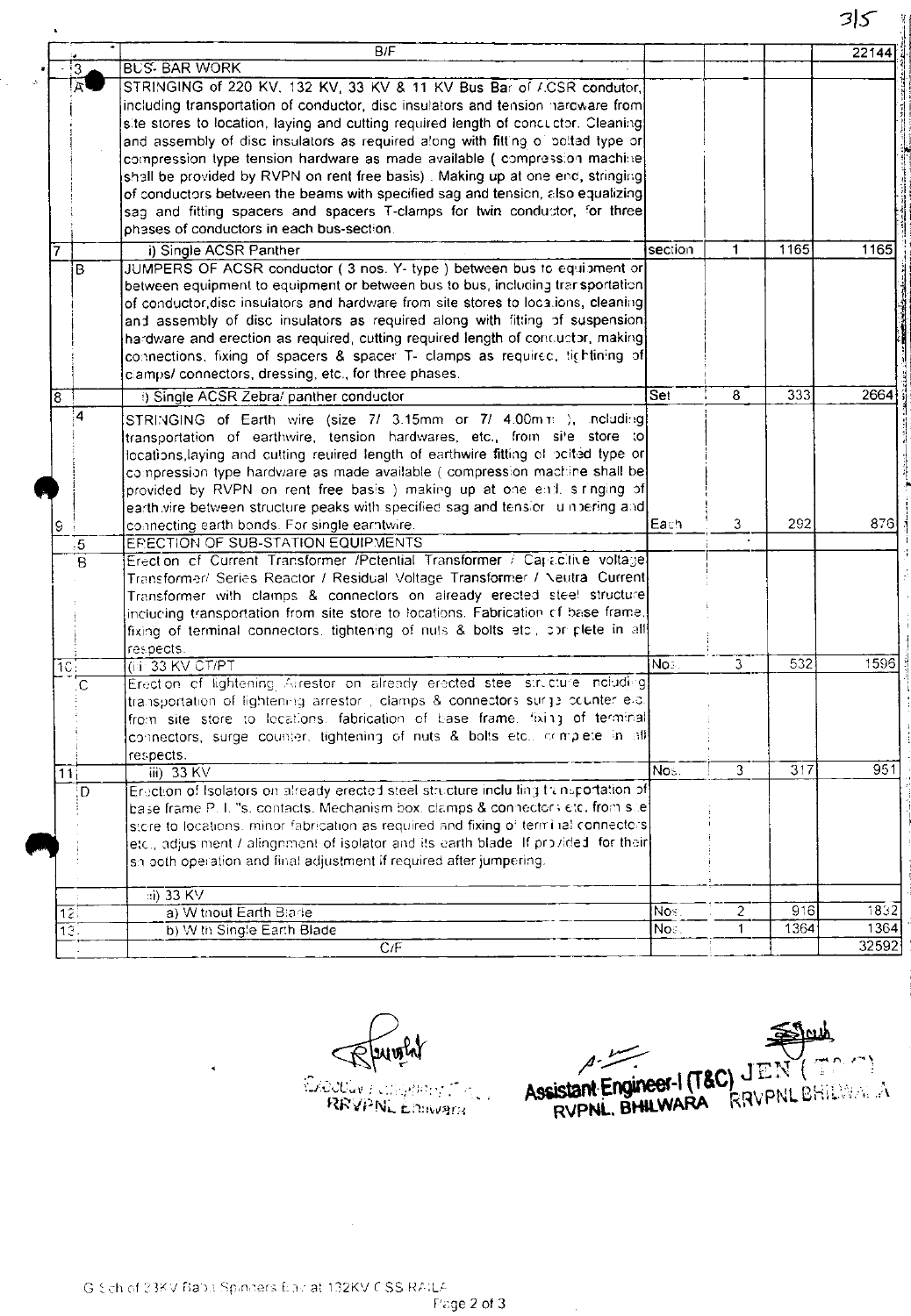|                                                                  |                                                                                                                                                                                                                                                                                                                                                                                                                                                                                                                                                   |              |                         |                | Als              |
|------------------------------------------------------------------|---------------------------------------------------------------------------------------------------------------------------------------------------------------------------------------------------------------------------------------------------------------------------------------------------------------------------------------------------------------------------------------------------------------------------------------------------------------------------------------------------------------------------------------------------|--------------|-------------------------|----------------|------------------|
|                                                                  | B/F                                                                                                                                                                                                                                                                                                                                                                                                                                                                                                                                               |              |                         |                | 32592            |
|                                                                  | Erection of 33 KV or 11 KV Circuit Breakers, including transportation of<br>equipment, structure members. Nuts & bolts, Clamps & connecto s accessories<br>etc. from site store to location assembly of support structure their placing on                                                                                                                                                                                                                                                                                                        |              |                         |                |                  |
|                                                                  | foundation leveling and preparing for grouting as required but excluding grouting<br>assembly/ placing of poles. Mechanism box, etc. on support structure as per<br>manufacturers drawings fitting of terminal connectors, etc. but excluding                                                                                                                                                                                                                                                                                                     |              |                         |                |                  |
| $\vert$ 14 $\vert$                                               | commissioning of CB<br>I) 33 KV Outdoor type (VCB / SF 6)                                                                                                                                                                                                                                                                                                                                                                                                                                                                                         | Nos.         | $\mathbf 1$             | 7404           | 7404             |
| !6                                                               | Erection of Control & Relay Panels complete in all respects notuding<br>transportation from site store to control room, placing on foundation / cable<br>trench as per layout, interconnection between control & relay panels and with<br>existing panels, fixing of side / top covers and doors earthing to existing earth<br>strip in control room, connection of bus wiring to existing panels and between                                                                                                                                     |              |                         |                |                  |
| 15∏                                                              | control and relay panel. As required.<br>iii) Simplex panel. DC Panel, RTCC Panel, PLCC Panel e.c.                                                                                                                                                                                                                                                                                                                                                                                                                                                | Nos.         | $\mathbf{1}$            | 632            | $\overline{6}32$ |
| $\overline{7}$                                                   | Line Matching &<br>Erection of Marshalling Kiosk /Line Matching Unit (LMU)<br>[Distribution Unit (LMDU) complete in all respecct including transportation from<br>site store to location, placing on foundation / cable trench as per layout,<br>preparing for grouting of foundation bolts but excluding grouting etc.                                                                                                                                                                                                                           |              |                         |                |                  |
| 16 <sup>1</sup>                                                  | ii) 33 KV or 11 KV marshalling Kiosk                                                                                                                                                                                                                                                                                                                                                                                                                                                                                                              | Nos.         | $\mathbf{1}$            | 192            | 192              |
| $\overline{10}$                                                  | LAYING AND TERMINATION OF CABLES                                                                                                                                                                                                                                                                                                                                                                                                                                                                                                                  |              |                         |                |                  |
| $\overline{A}$                                                   | Control Cables                                                                                                                                                                                                                                                                                                                                                                                                                                                                                                                                    |              |                         |                |                  |
|                                                                  | grade with copper conductor in cable trenches as per specification as required,<br>$ {\rm inclucing}$ transportation of cable drums from site store fo location laying in cable<br>trenches, cutting to required length, placing them on cable/ racks/ cable trays/ &<br>dressing. Including removing and re-fixing trench covers as required making<br>necessary connections, testing, cable marking on both the term natine ends, etc.<br>as rquired for all sizes from 2c x 2.5 sq. mm, to 20c x 2.5sq. m.n. 4c x 4sq.<br>mm.and 4c x 6sq. mm. |              |                         |                |                  |
| $\overline{17}$                                                  | a) unarmoured control cable.                                                                                                                                                                                                                                                                                                                                                                                                                                                                                                                      | <b>Mtrs</b>  | 2500                    | $\overline{5}$ | 12500            |
|                                                                  | il liking of centref cables in position with single ournpression nickel plated brass<br>caule glands confirming to IS, 12943 & having three metal washers alto one.<br>rul ber ring, including preparation of cable and drilling of correst on fing holes in<br>giand plates, etc. as required, & including cost of cable gland for each cable                                                                                                                                                                                                    |              |                         |                |                  |
|                                                                  | gland of size<br>a) 19 mm unarmotired control cable                                                                                                                                                                                                                                                                                                                                                                                                                                                                                               | Nos.         | 30                      | (4)            | 1320             |
| $\overline{1}\overline{2}$<br>$\overline{1}\overline{\hat{S}}$ : | c) 25 mm unarmoured control cable                                                                                                                                                                                                                                                                                                                                                                                                                                                                                                                 | Nos.         | $\overline{\mathbf{4}}$ | 67             | 268              |
|                                                                  | ii) Termination of wires of cables with copper conductor using copper terminal<br>ends (ipin or ring type as required of Dowells or equivalent niake as approved by<br>the Engineer-in charge) duly crimped with crimping tool, including nial ingiwire<br>ends ready for crimping, iferruling & dressing of viires, etc. as required, including<br>cost of terminal ends for all wires for each cable at both ends for cables of the<br>foi owing sizes                                                                                          |              |                         |                | 215              |
| $\overline{2}\overline{C}$                                       | c) $4c \times 2.5$ sq. mm                                                                                                                                                                                                                                                                                                                                                                                                                                                                                                                         | Eacn<br>Each | 5<br>$\overline{2}$     | 43<br>128      | 256              |
| $\overline{21}$                                                  | f) $12c \times 2.5$ sq mm<br>in case all the wires of any cable are not got terminated then a ded iction at the<br>rate of Rs. 6.00 shall be made for each end of the wires not terminated                                                                                                                                                                                                                                                                                                                                                        |              |                         |                |                  |
|                                                                  | $1)$ 4c x 4.0 sq. mm                                                                                                                                                                                                                                                                                                                                                                                                                                                                                                                              | Each         | 10 <sub>10</sub>        | 57             | 570              |
| $\overline{22}$                                                  | in case all the wires of any cable are not got telminated their aid id iction at the<br>rate of Rs. 7.00 shall be made for each end of the wires not termicated                                                                                                                                                                                                                                                                                                                                                                                   |              |                         |                |                  |
|                                                                  | <b>TOTAL</b>                                                                                                                                                                                                                                                                                                                                                                                                                                                                                                                                      |              |                         |                | 55949            |

(i.e., Fifty Etx Thousand Heo Hundred forty Nine Only)

٠

June **OROLL** COORPOL T

JИ Assistant Engineer-I (T&C)  $\mathbb{R}^2$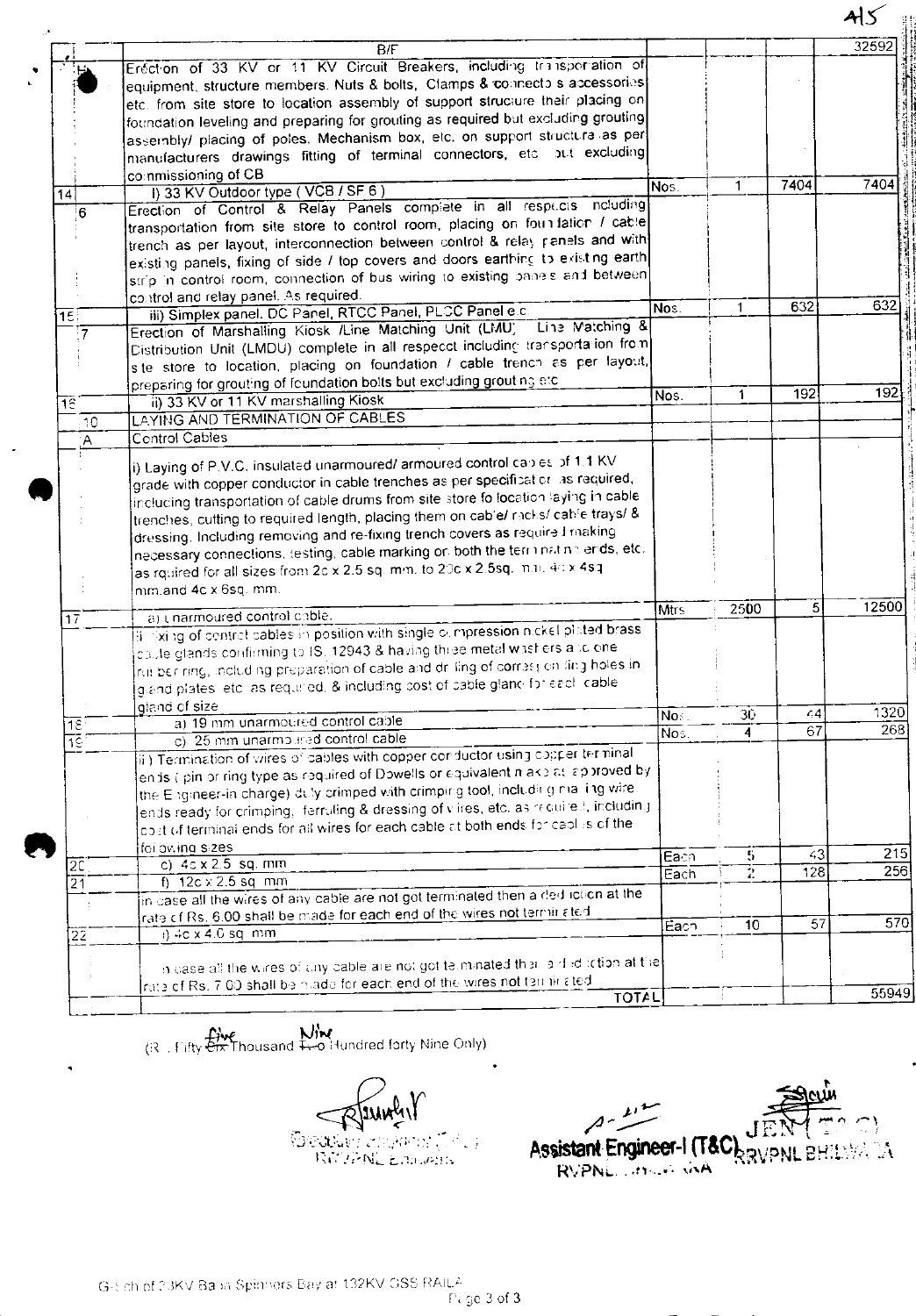Tenders are invited & shall be accepted latest by 2.00 pm on dated 08.06.2017 for the above NIT which shall be opened on same day dated 08.06.2017 at 3.00 pm

 $\bullet$ 

ù,

 $\mathcal{L}^{\text{max}}_{\text{max}}$  and  $\mathcal{L}^{\text{max}}_{\text{max}}$ 

 $\sim$ 

| Name of Firm/Bidder.                                                                                           |                                                                                                                      |                                                                                                                       |  |  |
|----------------------------------------------------------------------------------------------------------------|----------------------------------------------------------------------------------------------------------------------|-----------------------------------------------------------------------------------------------------------------------|--|--|
| <b>Address</b>                                                                                                 |                                                                                                                      | <u> 1980 - Jan Sterlin Sterlin Sterlin Sterlin Sterlin Sterlin Sterlin Sterlin Sterlin Sterlin Sterlin Sterlin St</u> |  |  |
|                                                                                                                |                                                                                                                      |                                                                                                                       |  |  |
| Phone No / Fax No                                                                                              | <u> 1980 - Jan James James Barnett, amerikan beste beste beste beste beste beste beste beste beste beste beste b</u> |                                                                                                                       |  |  |
| TIN/CST/RST No-                                                                                                |                                                                                                                      |                                                                                                                       |  |  |
| Name of contact person and the contract of the contract of the contract of the contract of the contract of the |                                                                                                                      |                                                                                                                       |  |  |
| Contact No/Mobile No 2008 2009 2009 2009 2009 2009 2010 2020 2030 2040 2050 2061 2070 2081 2092 2009 2010 2010 |                                                                                                                      |                                                                                                                       |  |  |
|                                                                                                                |                                                                                                                      |                                                                                                                       |  |  |
| Place                                                                                                          |                                                                                                                      |                                                                                                                       |  |  |

 $\vec{r}$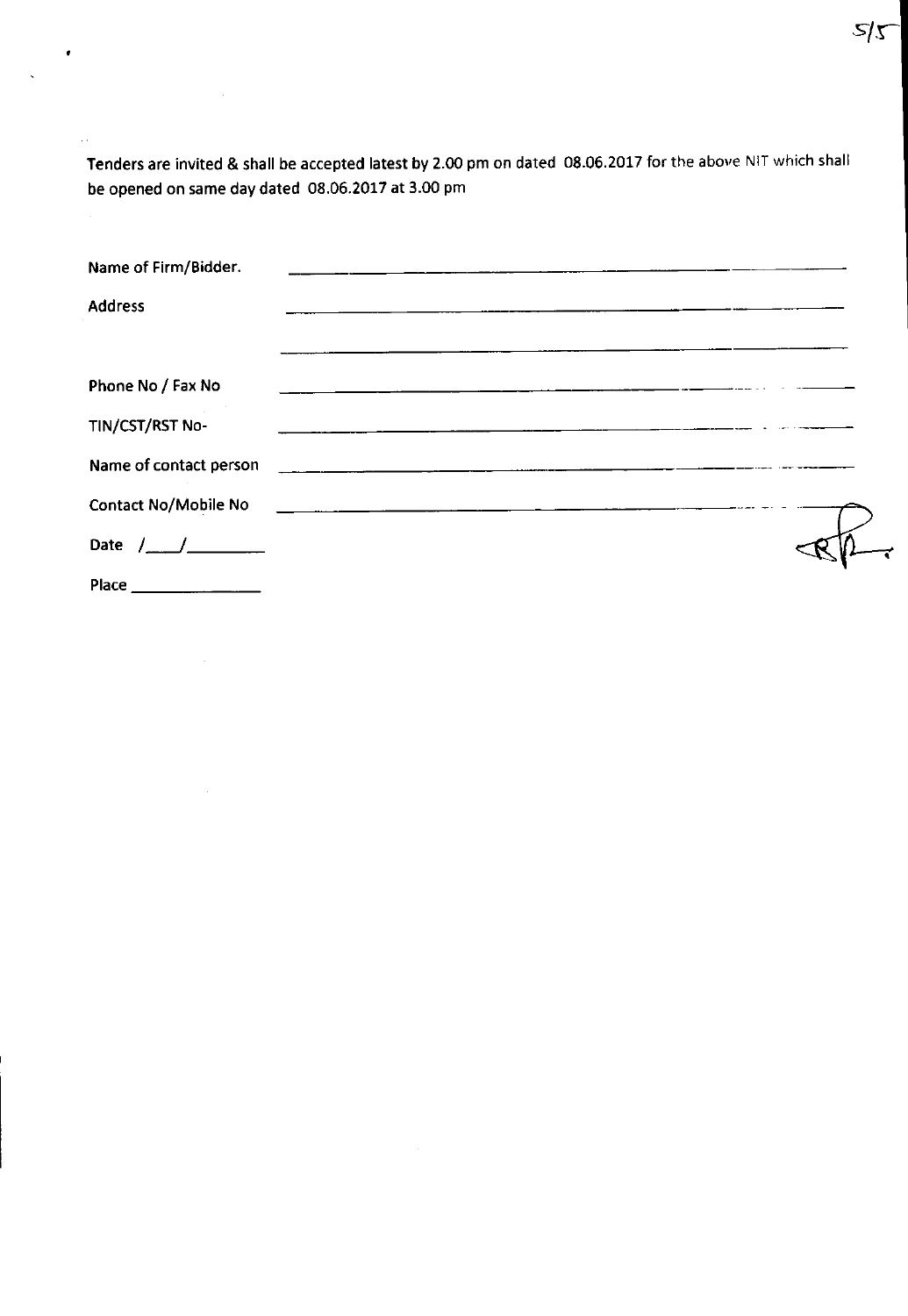#### **Terms & conditions of the Tender specifications of limited** enquiry **Tender for Erection work of 33 KVPHEDBay (deposite work) at 132 KVGSSRlICO ,Bhllwara on BSR as on 01.04.2017, under limited enquiry Tender NoTN-Ol/2017-18**

**01 Prices:** The price shown of above in G-schedule of work & rates are on FVPNL BSR as on 01.04.2017 vide RVPN/SE(Contracts-II}/xen-4/F./D-45 JAIPUR Dt-21.04.17 the contractor should be advised to quote the rates including all taxes as applicable. **02 EMD deposit:** You'll have to furnish the security deposit @ 2% of the contract value in cash or by bank draft to the AO T&C RVPN Bhilwara & enclosed copy with  $\text{Iend}$ :

**03 Terms of payment:** The payment or running payment if required any on the basis of the bill duly verified by the in charge of work & counter signed by the Executive Engineer Bhilwara & payment released by the AO T&C RVPN Bhilwara through RTGS/NEFT for quick & safe transfer of fund,

**04 Quantities:** The quantity given in G schedule are only provisional & can vary depending on the side condition.The payment shall be paid on basis of various terms of actual quantity of the work done at unit rate given in cause of schedule of work & prices the acrua. work can be increased/decreased as per side requirement with maximum increase of  $20^{\circ}$ .

**05 Completion time:** You'll have to complete work on order within a period of two month for which layout has to be given by Assistant Engineer (T&C) RVPN Bhilwara.

**06 Penalty:** Work completion period/time of contract is essence of contract if  $\sqrt{c}$ . Lal to complete the work on order within stipulated period, the nigam shall charge periodly: @ 0.50% of the cost of unexecuted portion of the work per week or part their of subject to maximum 10% of total value of unexecuted portion of work contract however no pertaity will be imposed if delay is due to obligation of purchaser not being fulfilled in time,

**07 Contract Agrrement:** The contractor shall also require to execute a contract agrrement on non judicial stamp paper worth rs  $500/$ - duly signed accepted & notarized.

**08 Incharge** of work: The work shall be carried out under supervision of /,E.\_': \~,~\_;) RVPN Bhilwara under control of XEN (T&C) RVPN Bhilwara.

**09 Extension in completion period:** Any delay due to stoppage of work by nigam will be compensated by way of extension of completion date,

10 **Distribution of material:** Material shall be delivered at the work site from the store of AEN (T&C) RVPN Bhilwara & site store.

**11 Electricity rules:** You'll carry out all the work in accordance with revised is latest provision under Indian electricity rules & Act madc their under.

12 Wastages: The contractor shall have to make every effort to minimize the blocklege losses & wastages of GSS material etc, supplied free of cost by nigam for construction of GSS.

| S.No. | <b>ITEM NAME</b>        | % WASTAGE PERMITTED (MAX.)                 |
|-------|-------------------------|--------------------------------------------|
|       | Conductor & Earth wire  | $1\%$                                      |
|       | Insulator               | $1\%$                                      |
| ຳ     | Bolts & Nuts            | No extra bolts $\&$ nuts shall be supplied |
|       |                         | $2\%$                                      |
|       | Hard ware & Accessories | $1\%$                                      |
|       | M.S.Flat/M.S.Road       | $1\%$                                      |

# **The maximum celling for the wastage permitted is as** underr-

The contractor shall maintained & submit the account of actual wastage with the MAS Account, In case wastage are more than permitted quantities then contractor and have to compensate to nigam for excess wastage by double the issue rate of material

13 **Scope of work:** This contract covers erection & construction work of 33 Ly best which include all activities as mentioned in G schedule of work & G schedule/quoted rates the quantum of work involved as per enclosed G schedule of work (copy of details d G schedule enclosed).

14 **Erection insurance:** The contractor shall take suitable storage come erection insurance policy for subject work material at his own cost. The Estimated cost of Project/material for insurance purpose shall be intimated by Engineer in charge of work. The insured medicy should be submitted to this office i.e. Executive Engineer (<del>1380)</del> RV?Y Bhilwary for the acceptance.